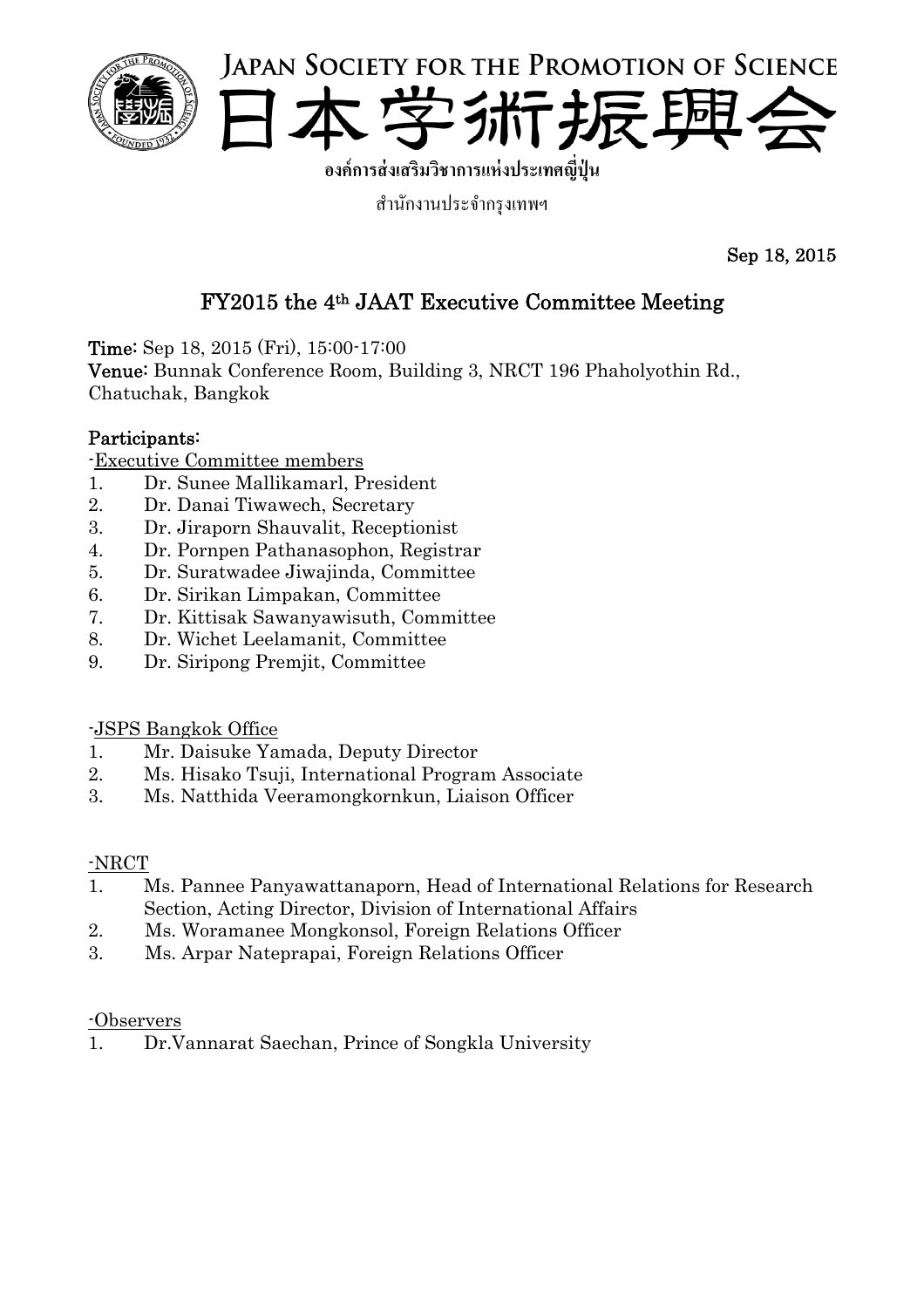## Agenda

1. Approval of minutes from Aug 5, 2015, FY2015 the 3rd JAAT Executive Committee Meeting

- 2. JSPS-NRCT Seminar 2016
- 3. JAAT directory and membership ID
- 4. Others

## Handouts:

1. Minutes of FY2015 the 3rd JAAT Executive Committee Meeting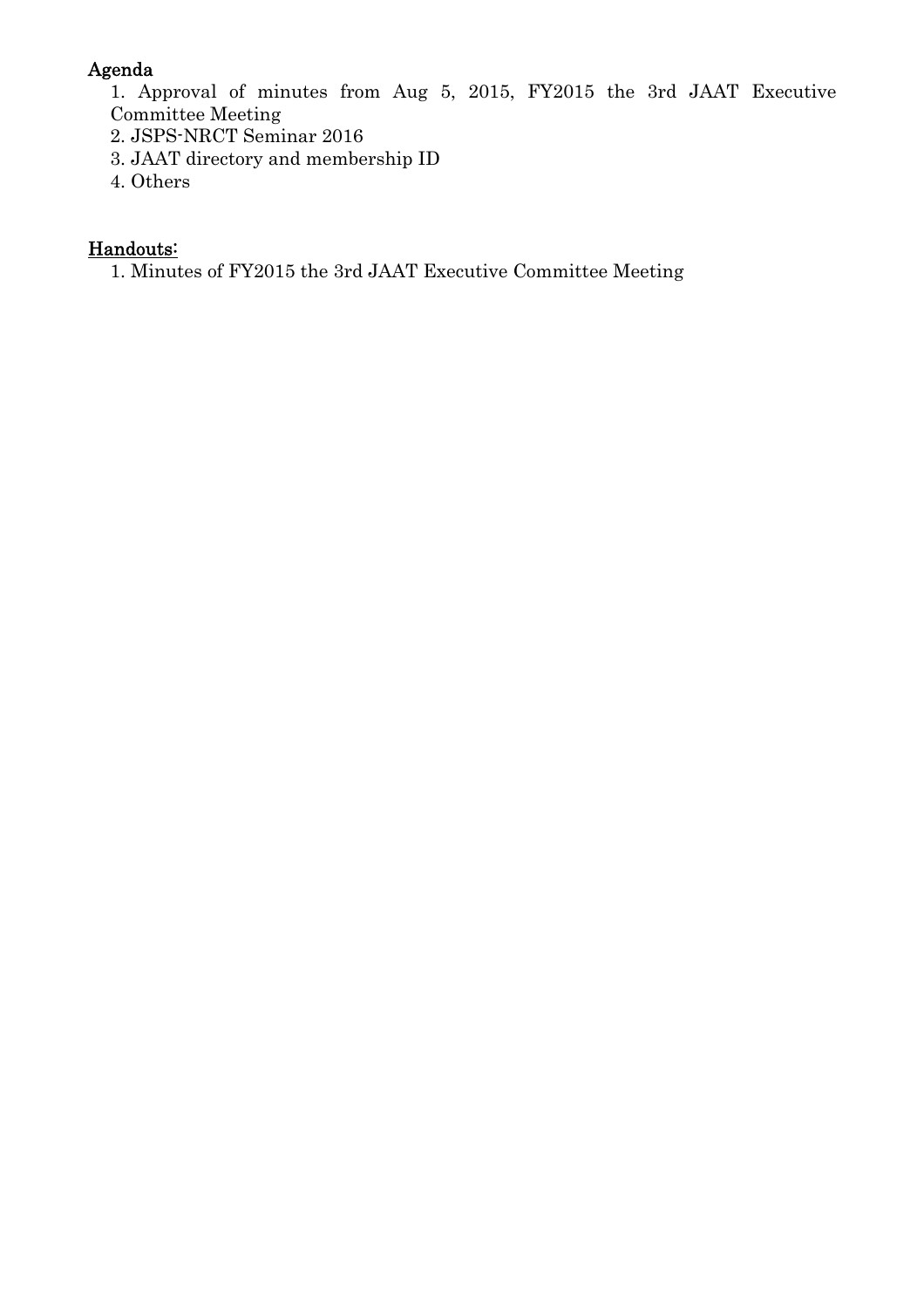#### **Minutes of the 4th JAAT Executive Committee Meeting on Sep 18, 2015:**

Dr. Sunee Mallikamarl started the meeting at 13.30 pm.

## **Agenda 1. Approval of minutes from Aug 5, 2015, FY2015 the 3rd JAAT Executive Committee Meeting;**

• Dr. Sunee Mallikamarl shared the minutes of the 3rd JSPS-JAAT-NRCT Meeting to the Committees and it was approved without correction.

## **Agenda 2. JSPS-NRCT Seminar 2016;**

• The organization of JSPS-NRCT Seminar 2016 was discussed and finally the Committee agree to select "Social Business" as the theme of the seminar. This JSPS-NRCT Seminar 2016 is open to the public and there is no registration fee.

• Dr. Wichet Leelamanit will take responsibility to organize the seminar with the cooperation of other JAAT executive members.

• Mr. Daisuke Yamada informed that 3-4 Japanese speakers will give a talk in JSPS-NRCT Seminar 2016.

• Venue of JSPS-NRCT Seminar 2016 will be the NRCT conference hall.

• The title of Seminar will be "Academia responsibility for sustainable society: lesson learned from social business"

 • Totally around 5 international speakers will give a lecture (one Bangladesh, one Philippines, three Japanese; one from JETRO)

 • One keynote speaker will be Japanese and the other one will be Thai (approximately 30 minutes each)

 • The title of morning session is "Lesson learned from international business". This session will has one keynote speaker from Japan. Panelist will include one speaker from Bangladesh, one speaker from Philippines and two speakers from Japan.

 • The title of afternoon session is " Lesson learned from Thai business". This session will has one keynote speaker from Japan. Panelist will include one speaker from Bangladesh, one speaker from Philippines and two speakers from Japan.

 • This session will has one keynote from Thailand. Panelist will include one speaker from Toyota Motor Office, Thailand, 2 invited Thai speakers (delegates from PPT, and Bank for Agriculture and Agricultural Co-operatives).